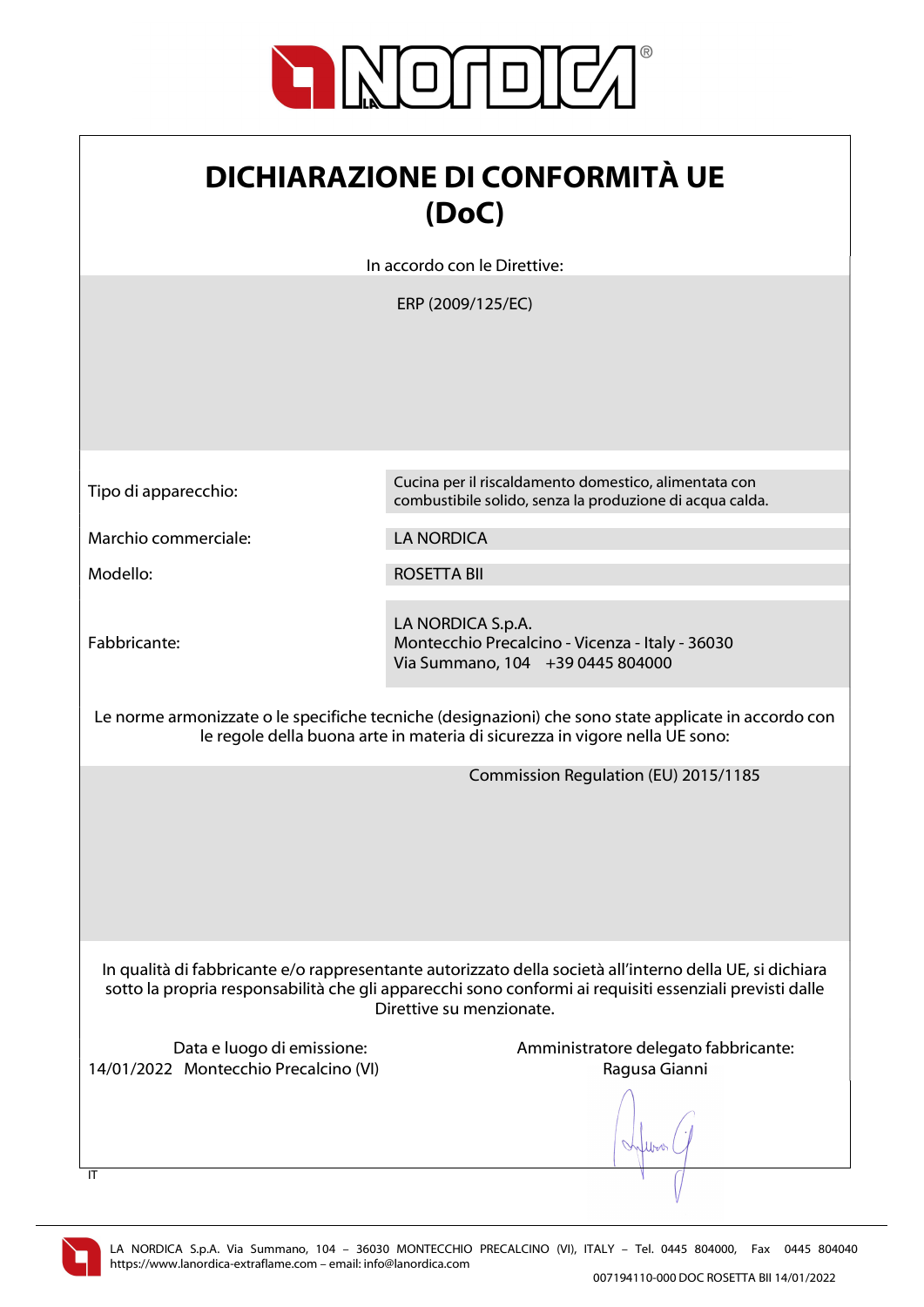

| <b>DECLARATION OF CONFORMITY EU</b> |  |
|-------------------------------------|--|
| (DoC)                               |  |

According to the Directives:

ERP (2009/125/EC)

Type of equipment: Cooker for domestic heating, fuelled with solid fuel, without hot water production.

Trademark: LA NORDICA

Type designation: Type designation:

Manufacturer:

LA NORDICA S.p.A. Montecchio Precalcino - Vicenza - Italy - 36030 Via Summano, 104 +39 0445 804000

The following harmonised standards or technical specifications (designations) which comply with good engineering practice in safety matters in force within the EU have been applied:

Commission Regulation (EU) 2015/1185

As manufacture and/or authorised representative within EU, we declare under our sole responsibility that the equipments follow the essential requirements foreseen by the above mentioned Directives.

14/01/2022 Montecchio Precalcino (VI) Ragusa Gianni

Date and place of issue: Manufacturer managing director:

 $\ln$ 

UK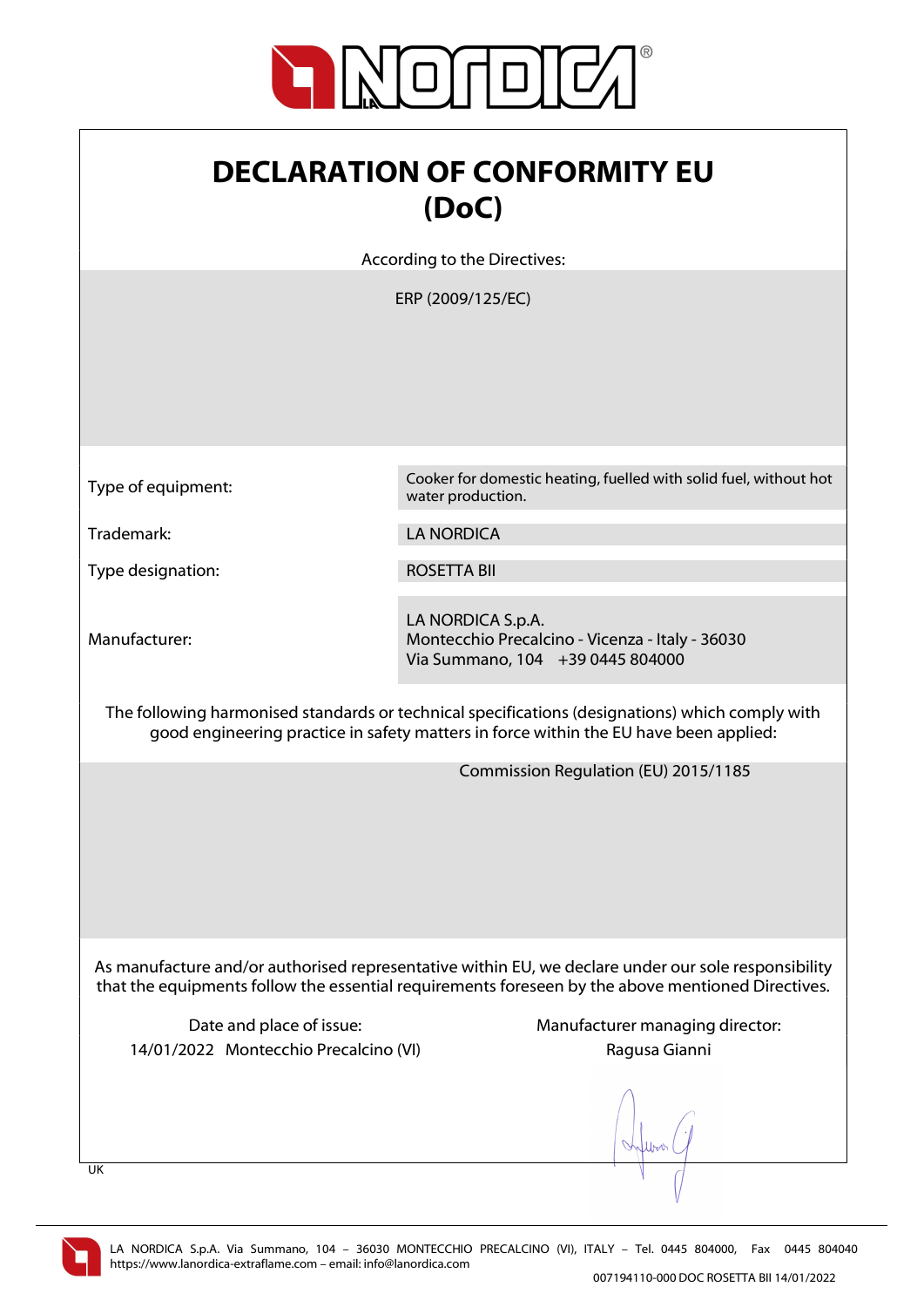

| <b>DECLARATION DE CONFORMITE UE</b><br>(DoC)                                                                                                                                                                                                       |                                                                                                                                                                                      |
|----------------------------------------------------------------------------------------------------------------------------------------------------------------------------------------------------------------------------------------------------|--------------------------------------------------------------------------------------------------------------------------------------------------------------------------------------|
|                                                                                                                                                                                                                                                    | En accord avec les Directives:                                                                                                                                                       |
|                                                                                                                                                                                                                                                    | ERP (2009/125/EC)                                                                                                                                                                    |
| Type d'appareil:                                                                                                                                                                                                                                   | Cuisinière de chauffage domestique alimenté au combustible<br>solide, sans production d'eau chaude.                                                                                  |
| Marque de commerce:                                                                                                                                                                                                                                | <b>LA NORDICA</b>                                                                                                                                                                    |
| Modèle:                                                                                                                                                                                                                                            | <b>ROSETTA BII</b>                                                                                                                                                                   |
| Fabricant:                                                                                                                                                                                                                                         | LA NORDICA S.p.A.<br>Montecchio Precalcino - Vicenza - Italy - 36030<br>Via Summano, 104 +39 0445 804000                                                                             |
|                                                                                                                                                                                                                                                    | Les normes harmonisées ou les spécifications techniques (désignations) qui ont été appliquées selon<br>toutes les règles de l'art en matière de sécurité en vigueur dans la UE sont: |
| Commission Regulation (EU) 2015/1185                                                                                                                                                                                                               |                                                                                                                                                                                      |
| En qualité de fabricant et/ou de représentant autorisé de la société à l'intérieur de la UE, je déclare<br>sous ma propre responsabilité que les appareils sont conformes aux exigences essentielles prévues<br>par les directives susmentionnées. |                                                                                                                                                                                      |
| Date et lieu d'émission:<br>14/01/2022 Montecchio Precalcino (VI)                                                                                                                                                                                  | Administrateur délégué du fabricant :<br>Ragusa Gianni                                                                                                                               |

V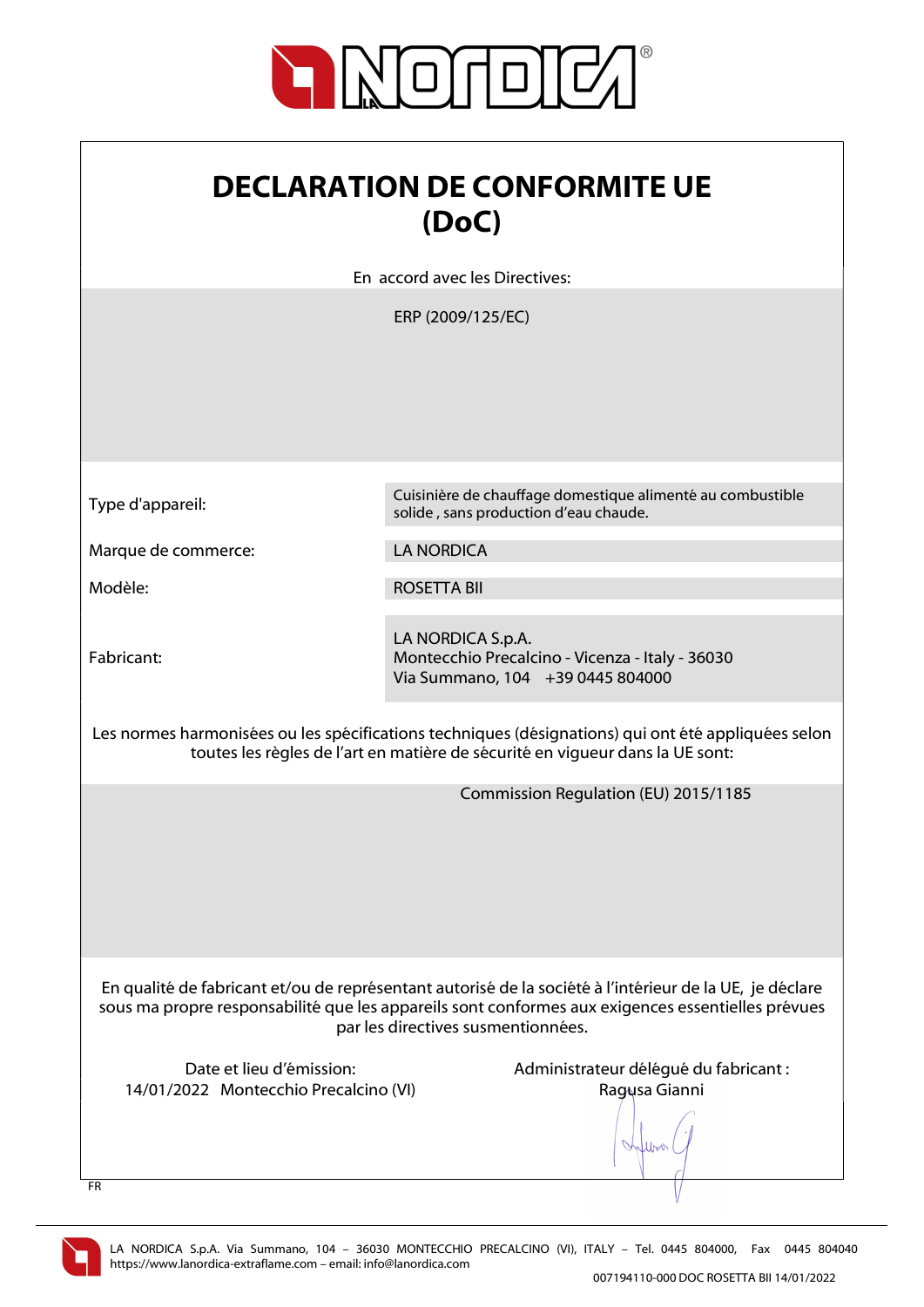

| <b>EU - KONFORMITÄTSERKLÄRUNG</b> |
|-----------------------------------|
| (DoC)                             |

In Übereinstimmung mit der Richtlinie:

ERP (2009/125/EC)

Hersteller:

Gerätetyp:<br>
Marmusscarbereitung für feste Brennstoffe / ohne Warmwasserbereitung.

Handelsmarke: LA NORDICA

Modell: ROSETTA BII

LA NORDICA S.p.A. Montecchio Precalcino - Vicenza - Italy - 36030 Via Summano, 104 +39 0445 804000

Die harmonisierten Normen oder die technischen Spezifikationen (Designationen), die in Übereinstimmung mit den Sicherheitsregeln, die in der EG gültig sind, angewendet worden sind, sind folgende:

Commission Regulation (EU) 2015/1185

Als Hersteller und/oder rechtlicher Vertreter der Gesellschaft innerhalb der EG, erklärt man unter der eigenen Verantwortung, dass die Geräte den vorgesehenen grundlegenden Anforderungen der oben erwähnten Richtlinien entsprechen.

Datum und Austellungsort: Geschäftsführer des Herstellers: 14/01/202211/19/2021 Montecchio Precalcino  $\mathcal{N}(\mathcal{N})$ 

Ragusa Gianni

When



**DE**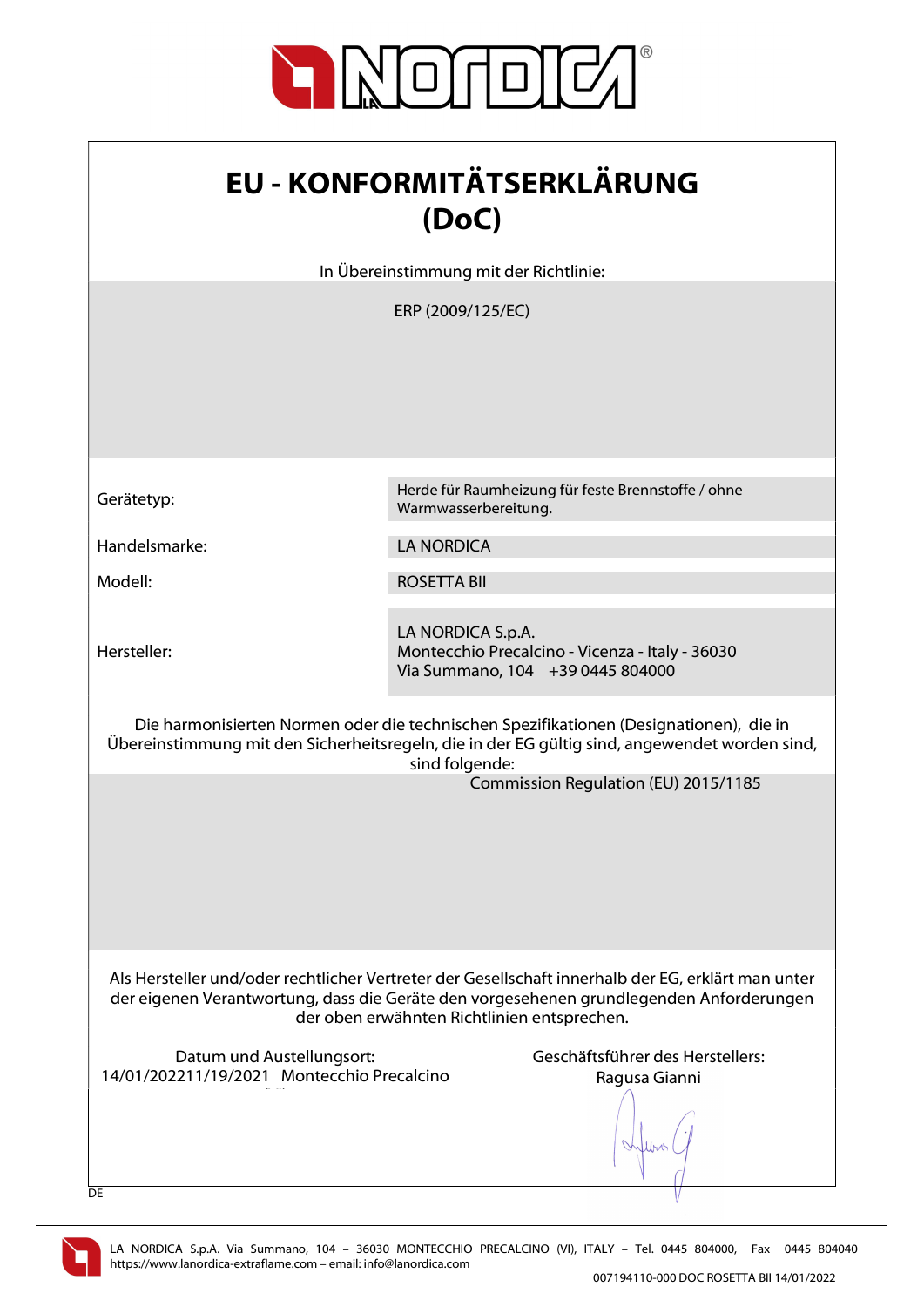

| <b>DECLARACIÓN DE CONFORMIDAD UE</b> |
|--------------------------------------|
| (DoC)                                |

De acuerdo con las directivas:

ERP (2009/125/EC)

| Tipo de equipo:                                                                                                                                                                  | Cocinas para calefacción doméstica, alimentado con<br>combustible sólido, sin producción de agua caliente.                                                                                                                                       |
|----------------------------------------------------------------------------------------------------------------------------------------------------------------------------------|--------------------------------------------------------------------------------------------------------------------------------------------------------------------------------------------------------------------------------------------------|
| Marca comercial:                                                                                                                                                                 | <b>LA NORDICA</b>                                                                                                                                                                                                                                |
| Modelo:                                                                                                                                                                          | <b>ROSETTA BII</b>                                                                                                                                                                                                                               |
| Fabricante:                                                                                                                                                                      | LA NORDICA S.p.A.<br>Montecchio Precalcino - Vicenza - Italy - 36030<br>Via Summano, 104 +39 0445 804000                                                                                                                                         |
| Las normas armonizadas o las técnicas específicas (designaciones) que se han aplicado de acuerdo<br>con las reglas del buen arte en materia de seguridad, en vigor en la UE son: |                                                                                                                                                                                                                                                  |
|                                                                                                                                                                                  | Commission Regulation (EU) 2015/1185                                                                                                                                                                                                             |
|                                                                                                                                                                                  | En calidad de fabricante y/o representante autorizado de la sociedad en la UE, declaramos bajo<br>nuestra única responsabilidad que los equipos cumplen con los requisitos esenciales previstos por<br>las Directivas anteriormente mencionadas. |
| Fecha y lugar de emisión:<br>14/01/2022 Montecchio Precalcino (VI)                                                                                                               | Administrador director fabricante:<br>Ragusa Gianni                                                                                                                                                                                              |
| ES                                                                                                                                                                               |                                                                                                                                                                                                                                                  |

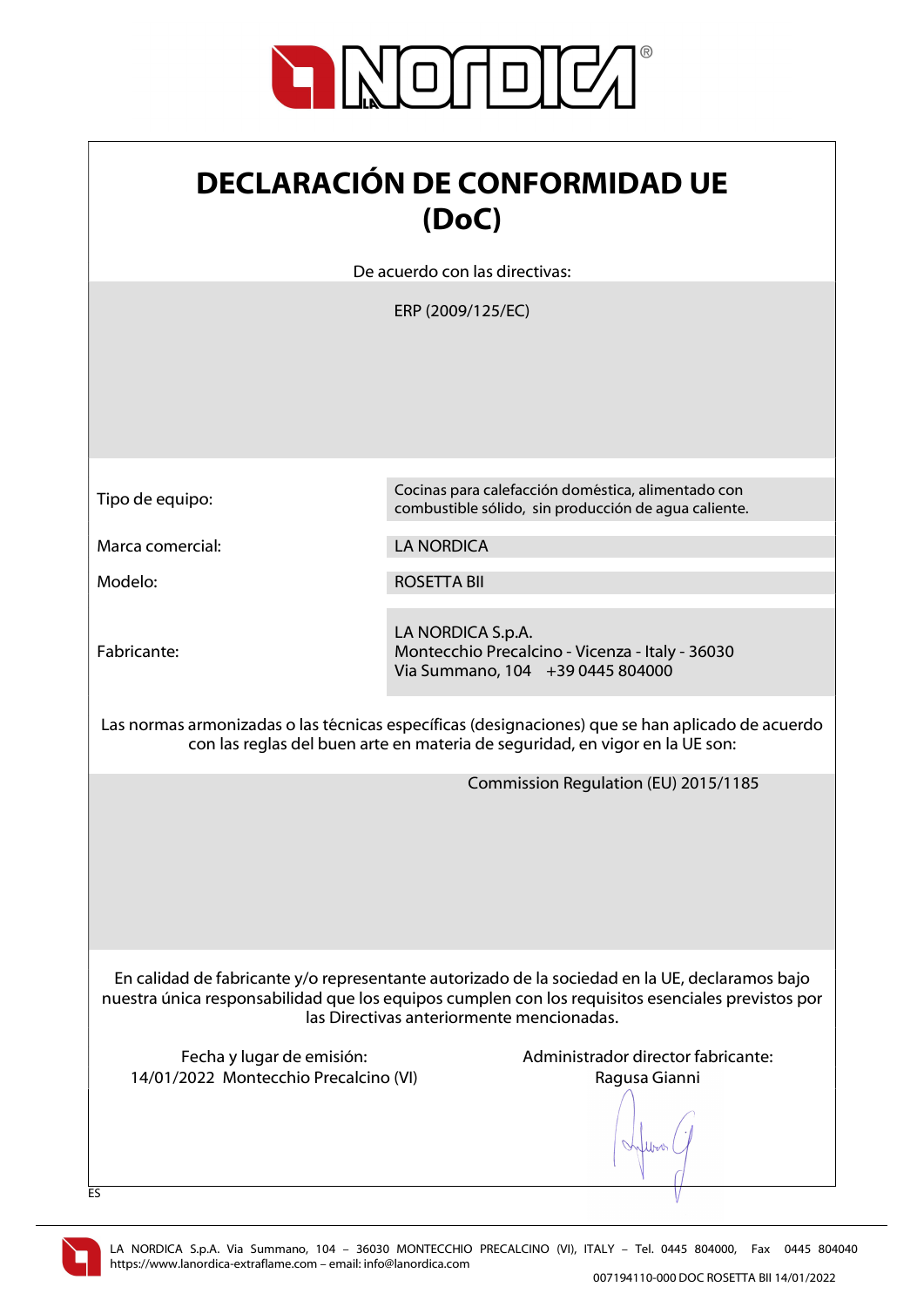

| <b>DECLARAÇÃO DE CONFORMIDADE UE</b> |
|--------------------------------------|
| (DoC)                                |

De acordo com as directivas:

ERP (2009/125/EC)

| Tipo de aparelho:                                                                                                                                                                                                                      | Fogões para aquecimento doméstico, alimentado com<br>combustível sólido, sem a produção de água quente.  |
|----------------------------------------------------------------------------------------------------------------------------------------------------------------------------------------------------------------------------------------|----------------------------------------------------------------------------------------------------------|
| Marca comercial:                                                                                                                                                                                                                       | <b>LA NORDICA</b>                                                                                        |
| Modelo:                                                                                                                                                                                                                                | <b>ROSETTA BII</b>                                                                                       |
| Fabricante:                                                                                                                                                                                                                            | LA NORDICA S.p.A.<br>Montecchio Precalcino - Vicenza - Italy - 36030<br>Via Summano, 104 +39 0445 804000 |
| As normas harmonizadas ou as especificações técnicas (designações) que foram aplicadas de<br>acordo com as regras da boa arte relacionadas à segurança válidas na UE:                                                                  |                                                                                                          |
|                                                                                                                                                                                                                                        | Commission Regulation (EU) 2015/1185                                                                     |
| Como um fabricante e/ou representante autorizado da sociedade estabelecida na UE, declaramos<br>sob nossa única responsabilidade que o equipamento está em conformidade com os requisitos<br>essenciais das diretivas acima referidas. |                                                                                                          |
| Data e local de emissão:<br>14/01/2022 Montecchio Precalcino (VI)<br>PT                                                                                                                                                                | Administrador legal do fabricante:<br>Ragusa Gianni                                                      |

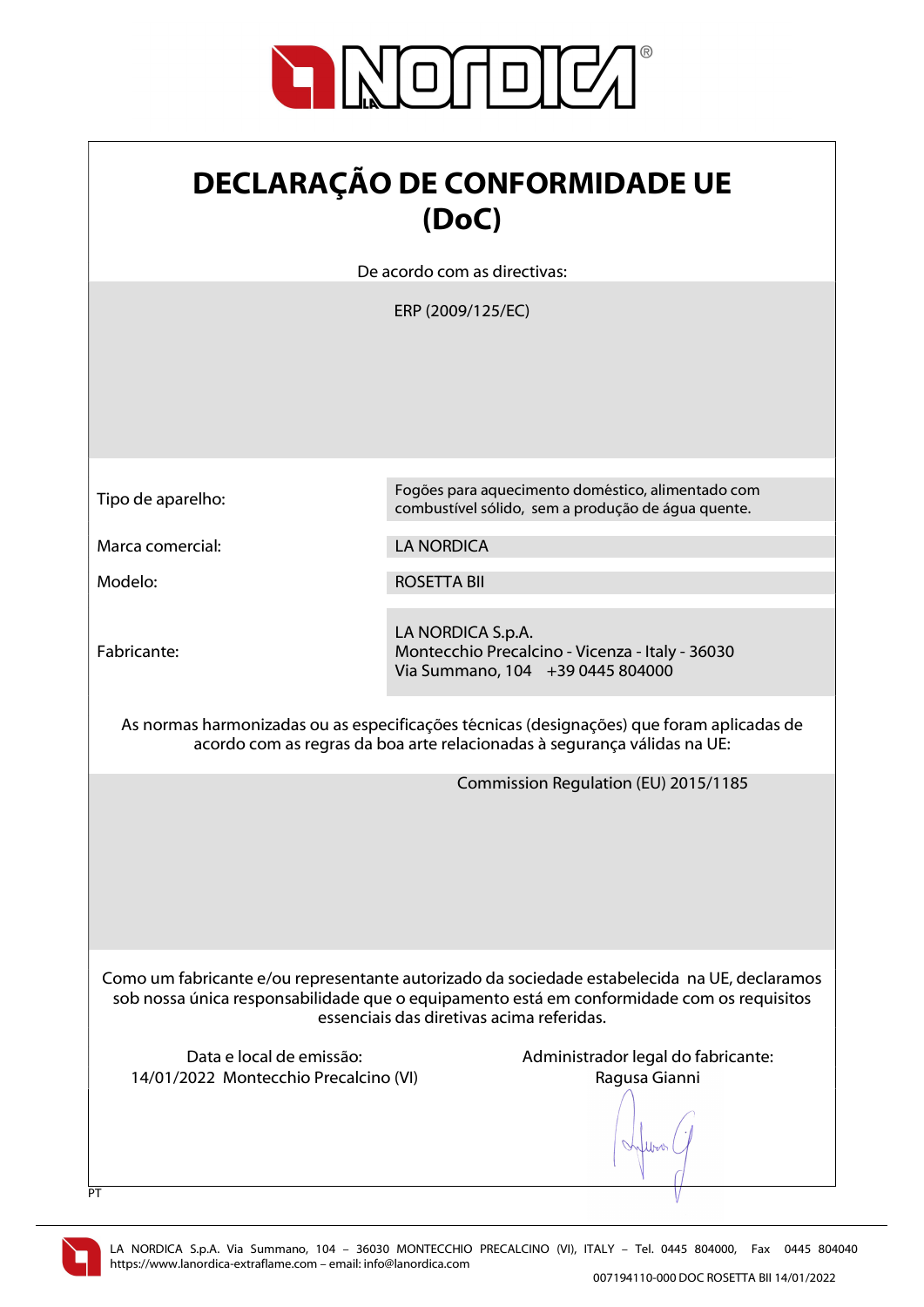

| <b>EU OVERENSSTEMMELSESERKLÆRING</b> |
|--------------------------------------|
| (DoC)                                |

I henhold til direktiverne:

ERP (2009/125/EC)

Producent:

Udstyrstype: Komfur til boligopvarmning med fast brændsel, uden produktion af varmt vand.

Varemærke: LA NORDICA

Model: ROSETTA BII

LA NORDICA S.p.A. Montecchio Precalcino - Vicenza - Italy - 36030 Via Summano, 104 +39 0445 804000

Følgende harmoniserede standarder eller tekniske specifikationer (betegnelser) er blevet anvendt i overensstemmelse med reglerne for bedste praksis for sikkerhed, som er gældende inden for EU:

Commission Regulation (EU) 2015/1185

Som producent og/eller autoriseret repræsentant for virksomheden i EU erklæres det på eget ansvar, at apparaterne er i overensstemmelse med de grundlæggende krav, der følger af ovennævnte direktiver.

14/01/2022 Montecchio Precalcino (VI) Ragusa Gianni

Dato og udstedelsessted: Producentens administrerende direktør:

When



DK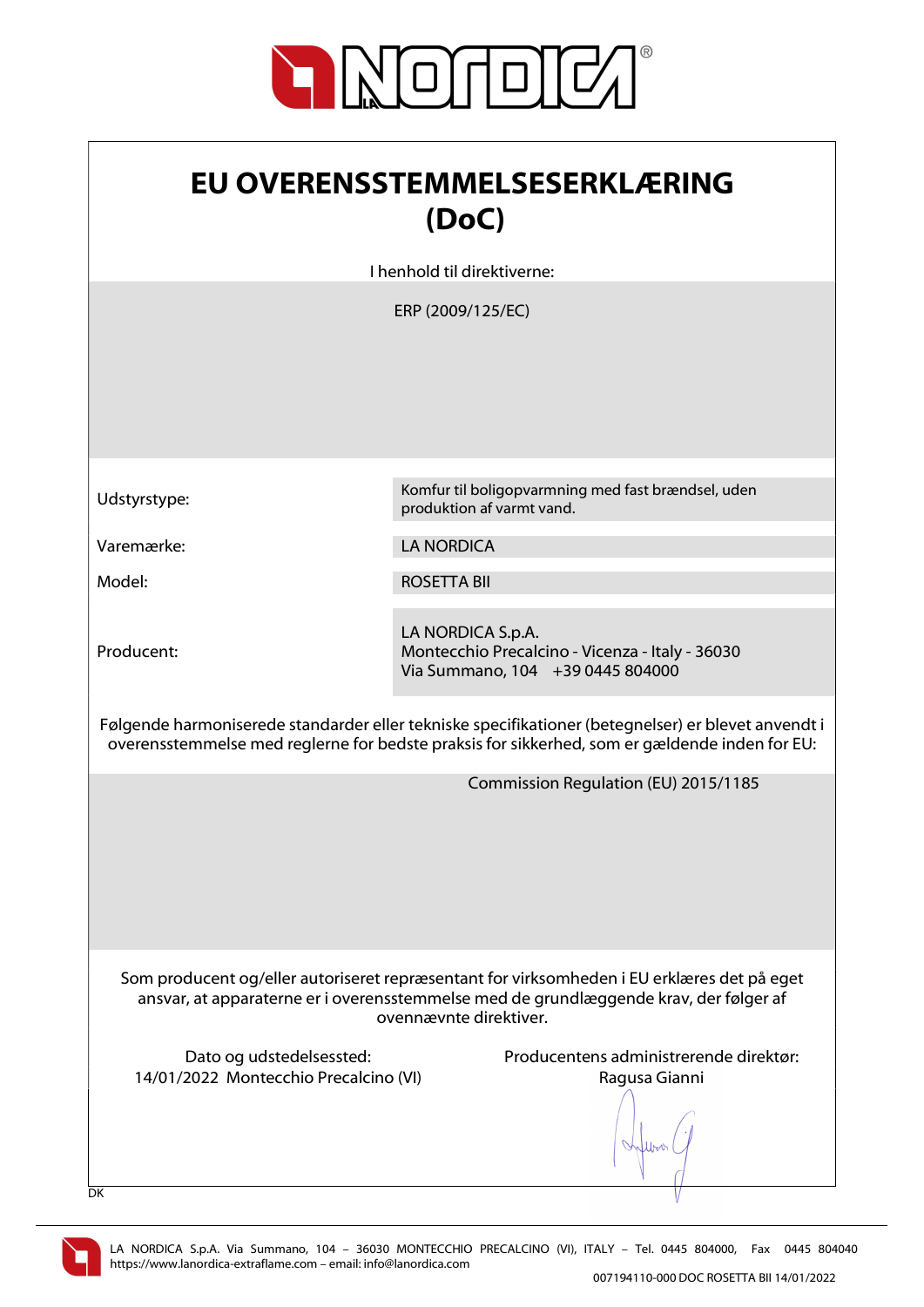

| <b>DEKLARATION OM ÖVERENS-STÄMMANDE EU</b><br>(DoC)                                                                                                                                                            |                                                                                                          |
|----------------------------------------------------------------------------------------------------------------------------------------------------------------------------------------------------------------|----------------------------------------------------------------------------------------------------------|
|                                                                                                                                                                                                                | I enlighet med direktivet:                                                                               |
|                                                                                                                                                                                                                | ERP (2009/125/EC)                                                                                        |
| Typavutrustning:                                                                                                                                                                                               | Köks för uppvärmning av bostäder som drivs med fast<br>brànsle utan produktion av varmvatten.            |
| Varumärke:                                                                                                                                                                                                     | <b>LA NORDICA</b>                                                                                        |
| Modell:                                                                                                                                                                                                        | <b>ROSETTA BII</b>                                                                                       |
| Tillverkare:                                                                                                                                                                                                   | LA NORDICA S.p.A.<br>Montecchio Precalcino - Vicenza - Italy - 36030<br>Via Summano, 104 +39 0445 804000 |
| De harmoniserade normerna eller de tekniska specifikationerna (beteckningar) som har applicerats<br>i enlighet med reglerna för god sed rörande säkerheten som gäller i EU är:                                 |                                                                                                          |
| Commission Regulation (EU) 2015/1185                                                                                                                                                                           |                                                                                                          |
| Som tillverkare och/eller auktoriserad representant för företaget inom EU, förklarar vi under vårt<br>eget ansvar att utrustningarna uppfyller de grundläggande kraven som förutses av ovannämnda<br>Direktiv. |                                                                                                          |
| Datum och ort för utfärdande:<br>14/01/2022 Montecchio Precalcino (VI)<br>SE                                                                                                                                   | Tillverkarens Verkställande Direktör:<br>Ragusa Gianni                                                   |

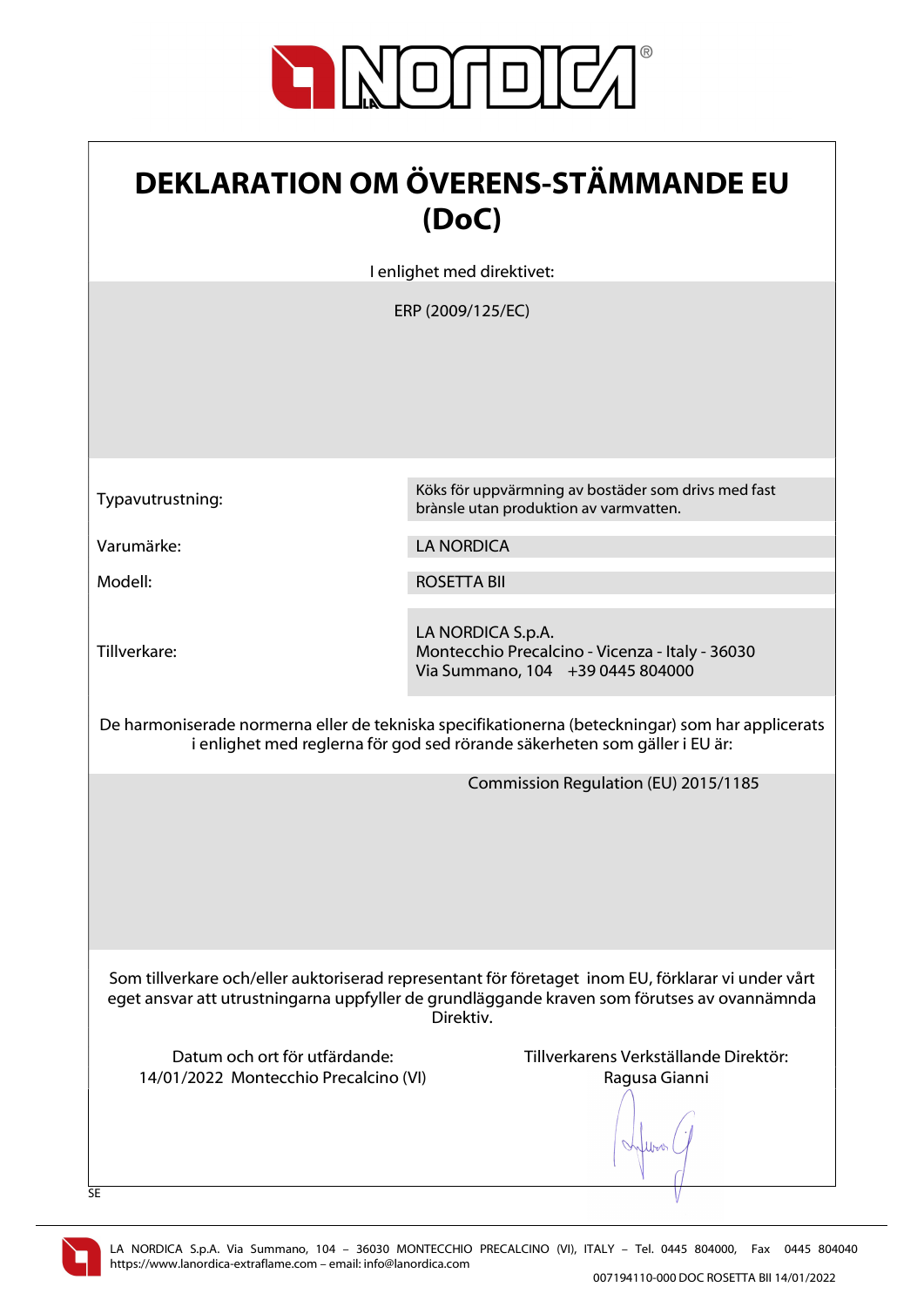

| <b>SAMSVARS-ERKLÆRING EU</b> |  |
|------------------------------|--|
| (DoC)                        |  |

I overensstemmelse med Direktiv:

|                                       | ERP (2009/125/EC)                                                                                                                                                            |
|---------------------------------------|------------------------------------------------------------------------------------------------------------------------------------------------------------------------------|
|                                       |                                                                                                                                                                              |
|                                       |                                                                                                                                                                              |
| Type apparat:                         | Kjøkken for oppvarming av bolig, matet med fast brensel uten<br>produksjon av varmtvann.                                                                                     |
| Varemerke:                            | <b>LA NORDICA</b>                                                                                                                                                            |
| Modell:                               | <b>ROSETTA BII</b>                                                                                                                                                           |
| Fabrikant:                            | LA NORDICA S.p.A.<br>Montecchio Precalcino - Vicenza - Italy - 36030<br>Via Summano, 104 +39 0445 804000                                                                     |
|                                       | Følgende harmoniserte og tekniske normer (bestemmelser) er benyttet i overensstemmelse med<br>gode sikkerhetsprinsipper i EU-land:                                           |
|                                       | Commission Regulation (EU) 2015/1185                                                                                                                                         |
|                                       |                                                                                                                                                                              |
|                                       |                                                                                                                                                                              |
|                                       |                                                                                                                                                                              |
|                                       | Som produsent og/eller autorisert representant for selskapet innenfor EU, erklæres det på eget<br>ansvar at apparatene samsvarer med kravene i de ovenfor nevnte direktiver. |
| Dato og sted for utstedelse:          | Administrerende direktør produsent:                                                                                                                                          |
| 14/01/2022 Montecchio Precalcino (VI) | Ragusa Gianni                                                                                                                                                                |
| NO                                    |                                                                                                                                                                              |

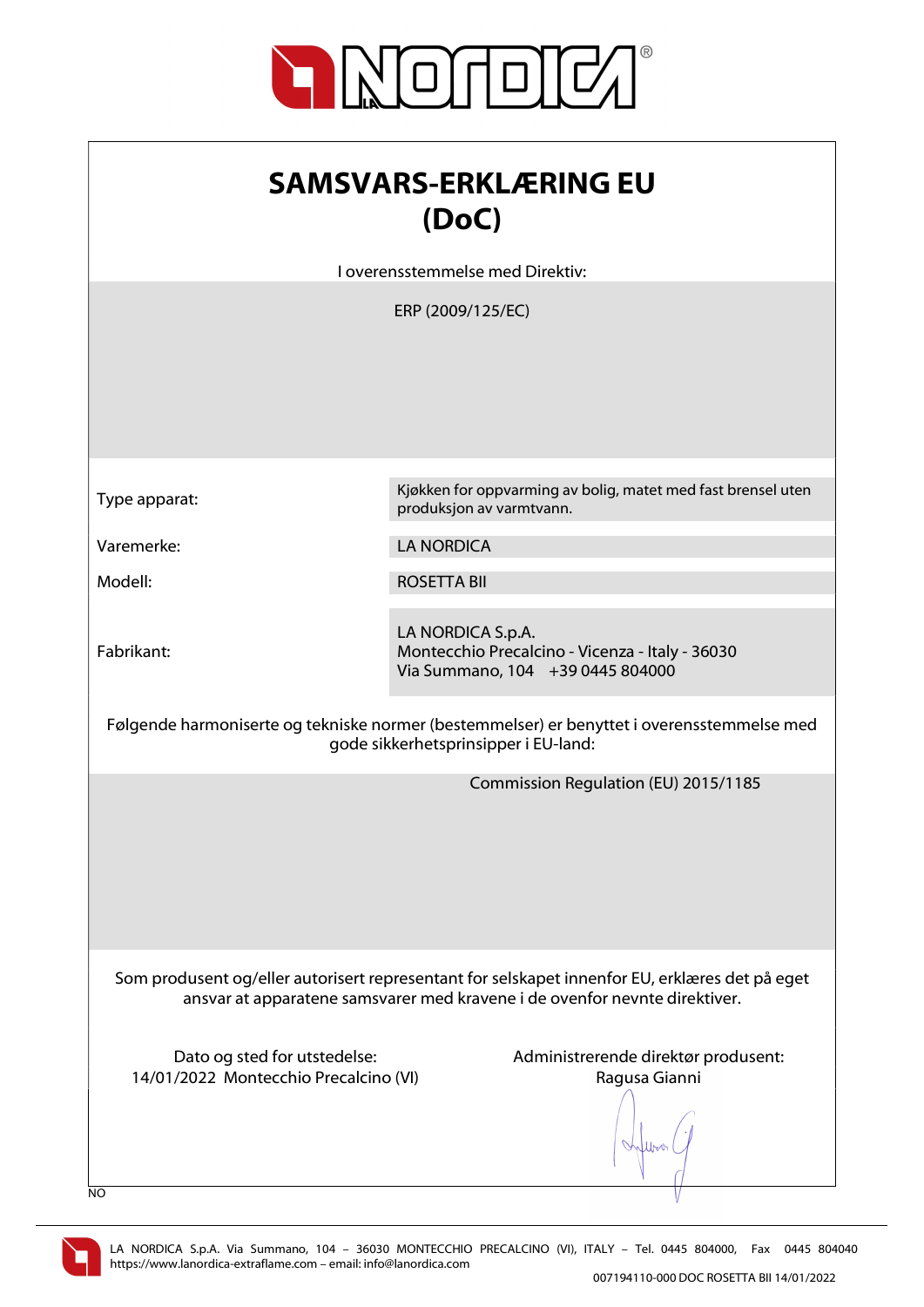

| <b>VAATIMUKSENMUKAISUUSVAKUUTUS EU</b><br>(DoC)                                                                                                                                                                               |                                                                                                          |  |
|-------------------------------------------------------------------------------------------------------------------------------------------------------------------------------------------------------------------------------|----------------------------------------------------------------------------------------------------------|--|
|                                                                                                                                                                                                                               | Direktiivin:                                                                                             |  |
|                                                                                                                                                                                                                               | ERP (2009/125/EC)                                                                                        |  |
| Laitetyyppi:                                                                                                                                                                                                                  | Kiinteän polttoaineen keittiö lämmitykseen, ilman<br>lämmitysveden tuottoa.                              |  |
| Tavaramerkki:                                                                                                                                                                                                                 | <b>LA NORDICA</b>                                                                                        |  |
| Malli:                                                                                                                                                                                                                        | <b>ROSETTA BIL</b>                                                                                       |  |
| Valmistaja:                                                                                                                                                                                                                   | LA NORDICA S.p.A.<br>Montecchio Precalcino - Vicenza - Italy - 36030<br>Via Summano, 104 +39 0445 804000 |  |
| Seuraavia harmonisoituja määräyksiä tai teknisiä arvoja (suunnittelutyöt), jotka noudattavat<br>Euroopan unionissa voimassa olevaa turvallisuuteen liittyvää tekniikkaa on sovellettu:                                        |                                                                                                          |  |
|                                                                                                                                                                                                                               | Commission Regulation (EU) 2015/1185                                                                     |  |
| Euroopan unionin piirissä toimivan yrityksen valtuuttamana valmistajana ja/tai edustajana<br>vakuutamme omalla vastuullamme, että laitteet vastaavat olennaisilta osin yllämainittujen<br>Direktiivien asettamia vaatimuksia. |                                                                                                          |  |
| Myöntämispvm ja -paikka:<br>14/01/2022 Montecchio Precalcino (VI)<br>FI.                                                                                                                                                      | Valmistuksesta vastaava pääjohtaja:<br>Ragusa Gianni                                                     |  |

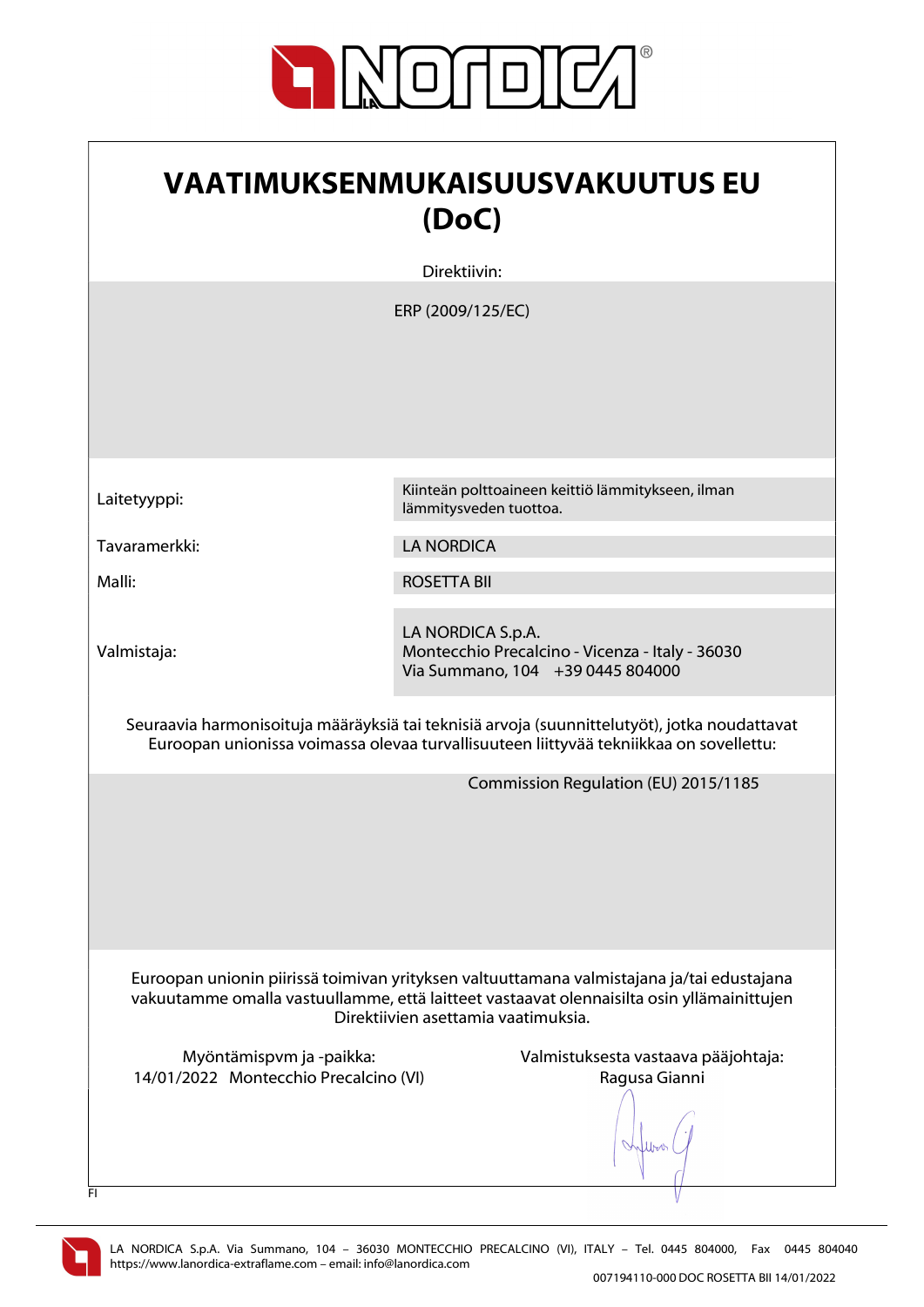

| <b>PROHLÁŠENÍ O SHODĚ EU</b><br>(DoC)                                                                                                                                                                    |                                                                                                                                                                                      |  |
|----------------------------------------------------------------------------------------------------------------------------------------------------------------------------------------------------------|--------------------------------------------------------------------------------------------------------------------------------------------------------------------------------------|--|
|                                                                                                                                                                                                          | Podle směrnice:                                                                                                                                                                      |  |
|                                                                                                                                                                                                          | ERP (2009/125/EC)                                                                                                                                                                    |  |
| Typové zařazení:                                                                                                                                                                                         | Kuchyně pro domácí vytápění na tuhé palivo, bez produkce<br>teplé užitkové vody.                                                                                                     |  |
| Ochranná známka:                                                                                                                                                                                         | <b>LA NORDICA</b>                                                                                                                                                                    |  |
| Typové označení:                                                                                                                                                                                         | <b>ROSETTA BII</b>                                                                                                                                                                   |  |
| Výroba:                                                                                                                                                                                                  | LA NORDICA S.p.A.<br>Montecchio Precalcino - Vicenza - Italy - 36030<br>Via Summano, 104 +39 0445 804000                                                                             |  |
|                                                                                                                                                                                                          | Notifikovaný subjekt: Byly použity níže uvedené bezpečnostní harmonizované normy nebo<br>technické údaje (označení) platné v EU, které jsou v souladu s osvědčenou technickou praxí: |  |
|                                                                                                                                                                                                          | Commission Regulation (EU) 2015/1185                                                                                                                                                 |  |
| Ve funkci výrobce anebo zmocněného zástupce společnosti uvnitř EU, prohlašuje pod svou vlastní<br>odpovědností, že zařízení odpovídají základním požadavkům předpokládaným výše uvedenými<br>směrnicemi. |                                                                                                                                                                                      |  |
| Místo a datum vydání:<br>14/01/2022 Montecchio Precalcino (VI)<br>CZ                                                                                                                                     | Zmocněný jednatel výrobce:<br>Ragusa Gianni                                                                                                                                          |  |

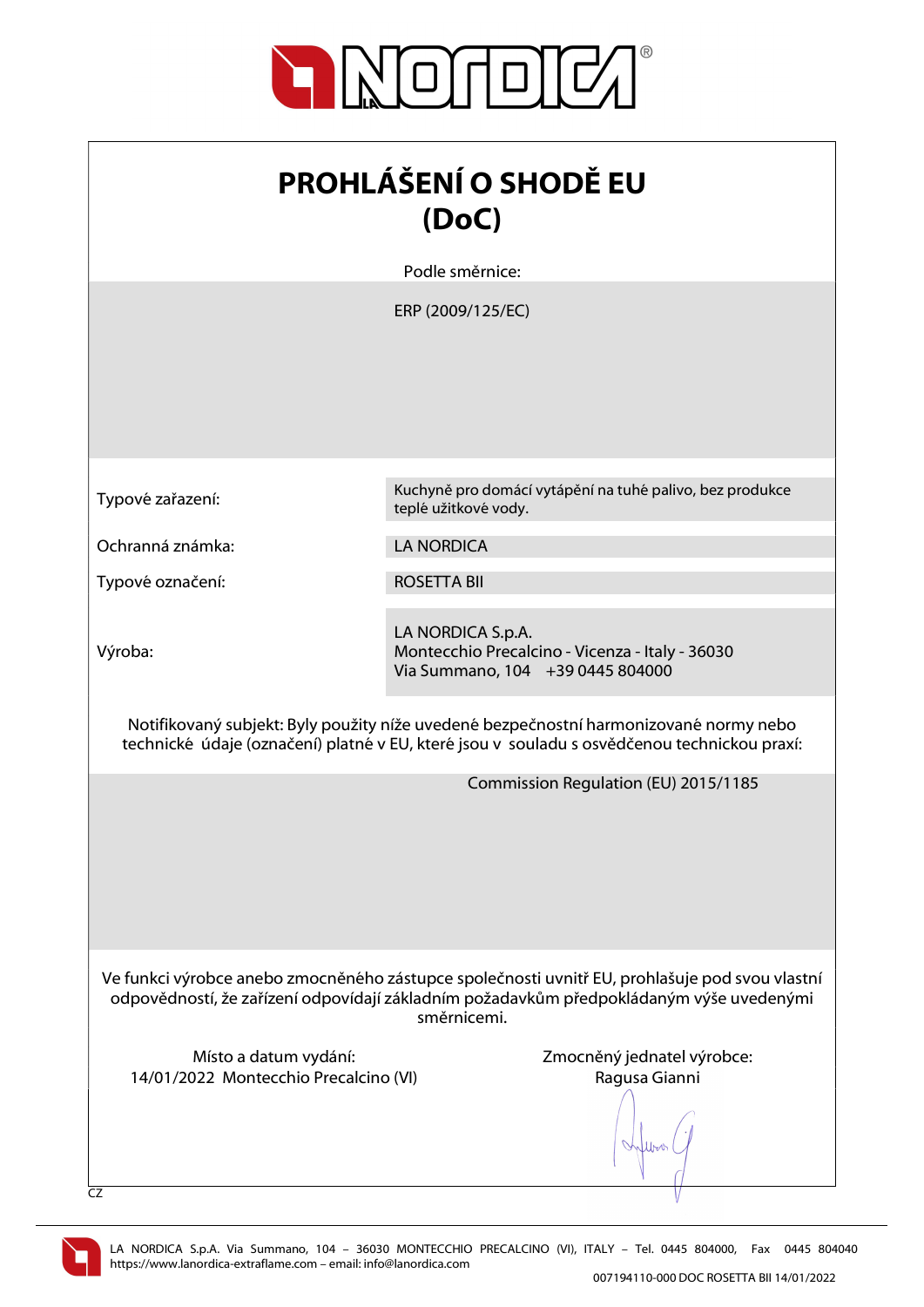

| <b>IZJAVA O SKLADNOSTI UE</b><br>(DoC)                                                                                                                                                               |                                                                                                          |  |
|------------------------------------------------------------------------------------------------------------------------------------------------------------------------------------------------------|----------------------------------------------------------------------------------------------------------|--|
|                                                                                                                                                                                                      | V skladu z direktivo:                                                                                    |  |
|                                                                                                                                                                                                      | ERP (2009/125/EC)                                                                                        |  |
| Vrsta aparata:                                                                                                                                                                                       | Štedilnik za hišno ogrevanje na trdo gorivo, brez proizvajanja<br>tople vode.                            |  |
| Trgovska znamka:                                                                                                                                                                                     | <b>LA NORDICA</b>                                                                                        |  |
| Model:                                                                                                                                                                                               | <b>ROSETTA BII</b>                                                                                       |  |
| Proizvajalec:                                                                                                                                                                                        | LA NORDICA S.p.A.<br>Montecchio Precalcino - Vicenza - Italy - 36030<br>Via Summano, 104 +39 0445 804000 |  |
| Usklajeni standardi ali tehnične specifikacije (poimenovanja), ki so uporabljena v skladu s pravili<br>dobre prakse v varnostnih zadevah, ki veljajo v ES so:                                        |                                                                                                          |  |
|                                                                                                                                                                                                      | Commission Regulation (EU) 2015/1185                                                                     |  |
| V vlogi proizvajalca in/ali pooblaščenega predstavnika podjetja v ES, se izjavlja z lastno<br>odgovornostjo, da aparati odgovarjajo bistvenim zahtevam predvidenim v zgoraj omenjenih<br>Direktivah. |                                                                                                          |  |
| Datun in mesto izdaje:<br>14/01/2022 Montecchio Precalcino (VI)<br><b>SL</b>                                                                                                                         | Izvršni direktor proizvajalca:<br>Ragusa Gianni                                                          |  |

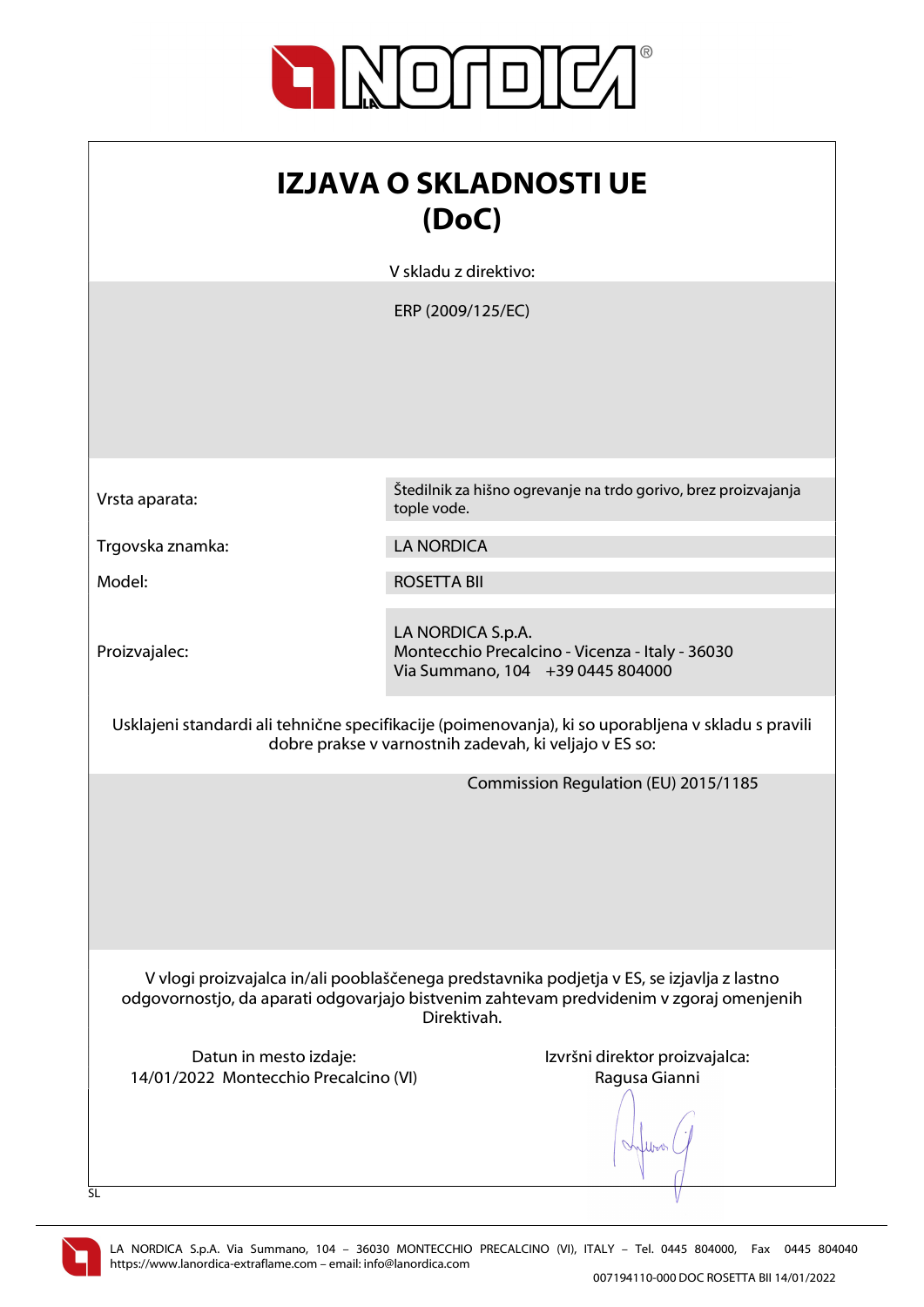

| <b>EU IZJAVA O SUKLADNOSTI</b>                                                                                                                                            |                                                                                                          |  |
|---------------------------------------------------------------------------------------------------------------------------------------------------------------------------|----------------------------------------------------------------------------------------------------------|--|
| (DoC)                                                                                                                                                                     |                                                                                                          |  |
|                                                                                                                                                                           | Sukladno smjernicama:                                                                                    |  |
| ERP (2009/125/EC)                                                                                                                                                         |                                                                                                          |  |
| Vrsta uređaja:                                                                                                                                                            | Kuhinja za kućansko grijanje, napajan krutim gorivom, bez<br>proizvođenja tople vode.                    |  |
| Zaštitni znak:                                                                                                                                                            | <b>LA NORDICA</b>                                                                                        |  |
| Model:                                                                                                                                                                    | <b>ROSETTA BII</b>                                                                                       |  |
| Proizvođač:                                                                                                                                                               | LA NORDICA S.p.A.<br>Montecchio Precalcino - Vicenza - Italy - 36030<br>Via Summano, 104 +39 0445 804000 |  |
| Usklađenim normama ili tehničkim specifikacijama (određivanjima) koje su primijenjene sukladno s<br>pravilima dobre umjetnosti u području sigurnosti na snazi u EU:       |                                                                                                          |  |
|                                                                                                                                                                           | Commission Regulation (EU) 2015/1185                                                                     |  |
| Kao proizvođač i / ili ovlašteni zastupnik tvrtke unutar EU, izjavljujemo pod punom odgovornošću<br>da je oprema sukladna s osnovnim zahtjevima Direktiva gore navedenih. |                                                                                                          |  |
| Datum i mjesto izdavanja:                                                                                                                                                 | Ravnatelj tvrtke proizvođača:<br>Ragusa Gianni                                                           |  |
| 14/01/2022 Montecchio Precalcino (VI)<br>HR                                                                                                                               |                                                                                                          |  |

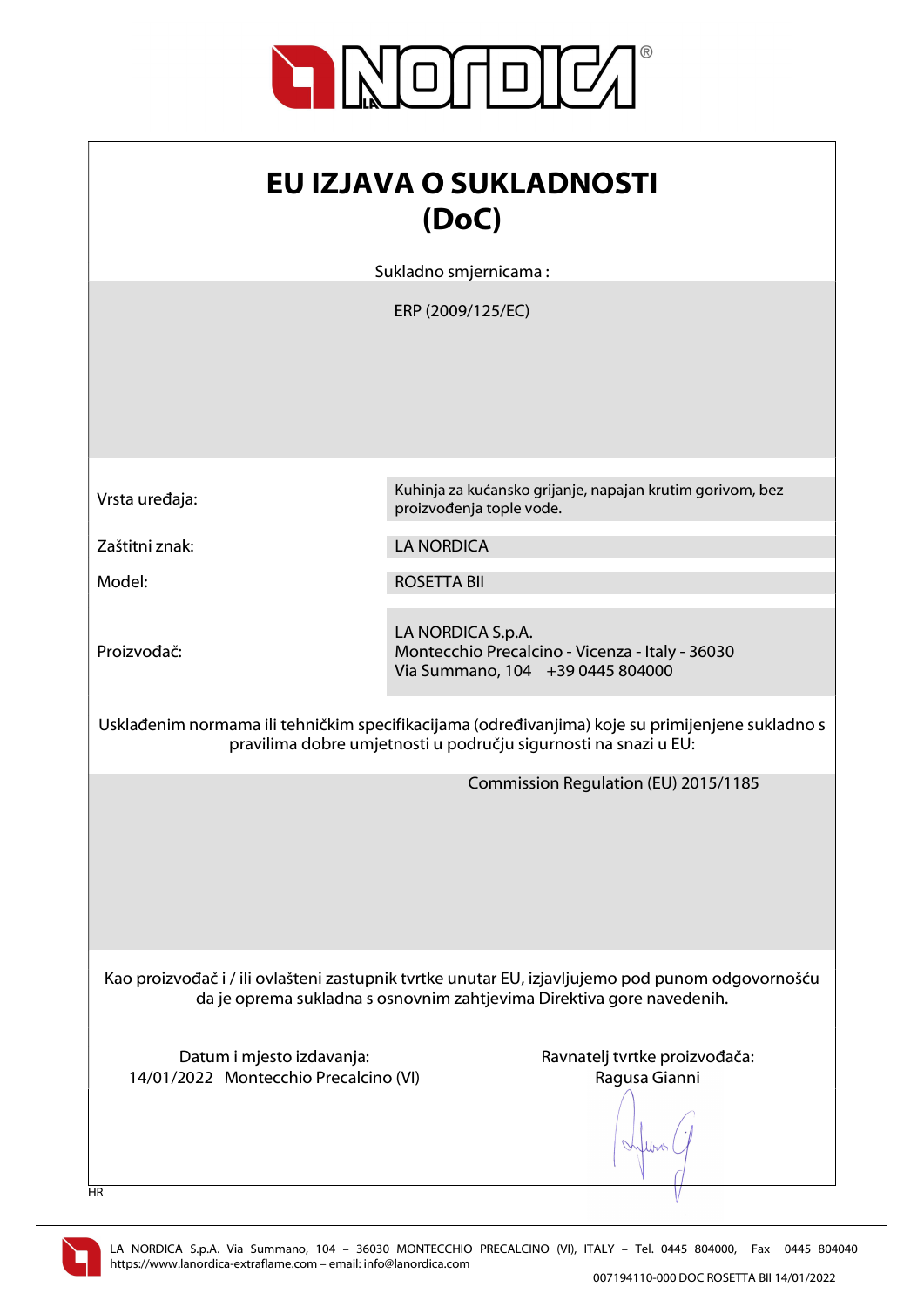

## ΔΗΛΩΣΗ ΣΥΜΜΟΡΦΩΣΗΣ Ε.Ε. (DoC)

Σύμφωνα με τις Οδηγίες:

ERP (2009/125/EC)

Τύπος συσκευής:

Εμπορική μάρκα: LA NORDICA

Κατασκευαστής:

Kuhinja za kućansko grijanje, napajan krutim gorivom, bez proizvođenja tople vode.

Μοντέλο: Κουζίνα οικιακής θέρμανσης τροφοδοτούμενη με στέρεο

LA NORDICA S.p.A. Montecchio Precalcino - Vicenza - Italy - 36030 Via Summano, 104 +39 0445 804000

Οι εναρμονισμένοι κανονισμοί και οι τεχνικές προδιαγραφές (ονομασίες) που εφαρμόστηκαν βάσει των ισχυόντων κανονισμών καλής πρακτικής σε θέματα που αφορούν την ασφάλεια είναι οι εξής:

Commission Regulation (EU) 2015/1185

Με την ιδιότητα του κατασκευαστή και /ή εξουσιοδοτημένου αντιπροσώπου της εταιρίας στο εσωτερικό της Ε.Ε., δηλώνω υπεύθυνα ότι η συσκευή είναι σύμφωνη με τις βασικές προδιαγραφές που προβλέπονται από τις προαναφερθείσες Οδηγίες .

14/01/2022 Montecchio Precalcino (VI) Ragusa Gianni

Ημερομηνία και Τόπος έκδοσης: Διευθύνων σύμβουλος κατασκευαστή:

lloo



EL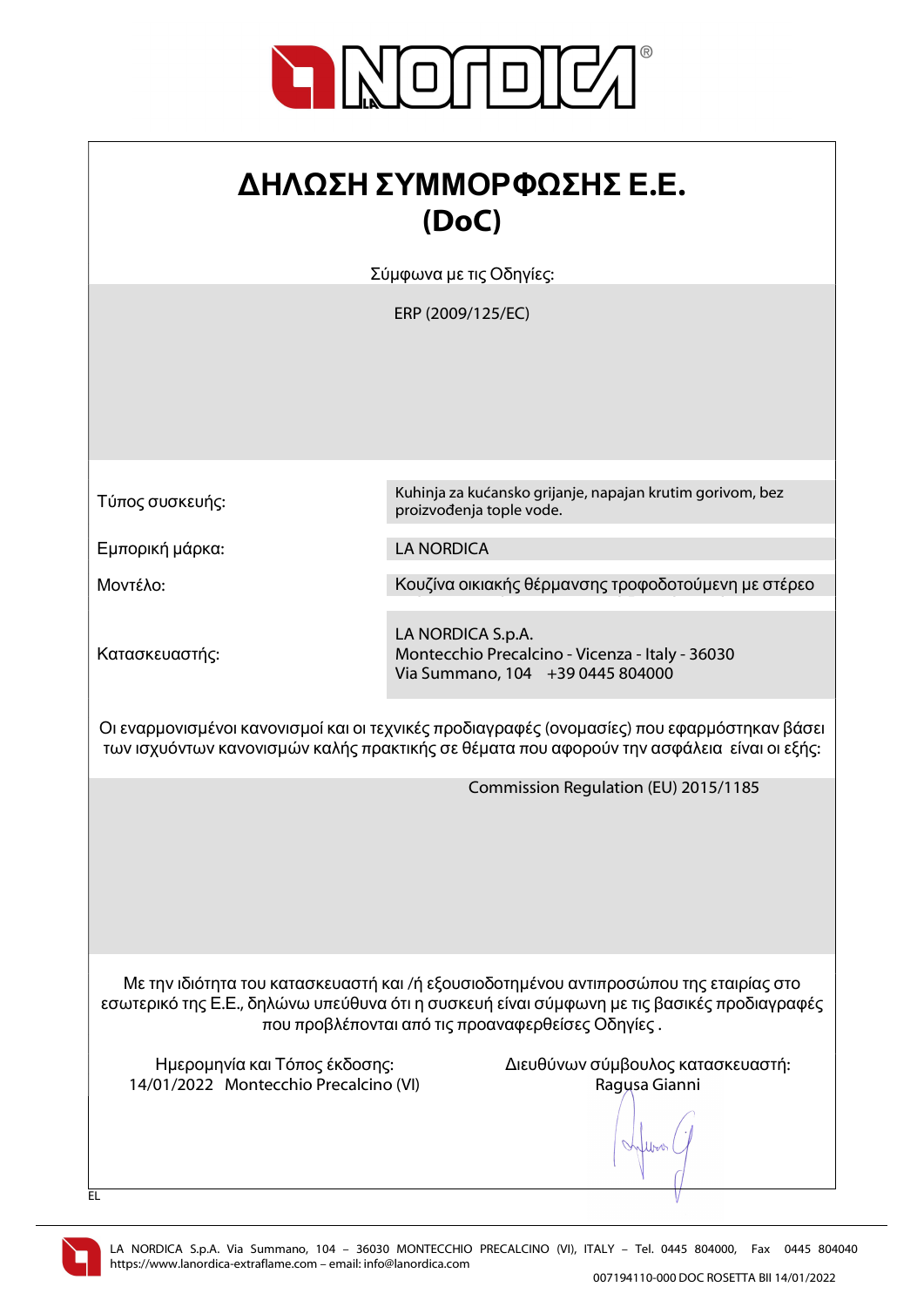

| <b>EG-CONFORMITEITSVERKLARING</b> |
|-----------------------------------|
| (DoC)                             |

In overeenstemming met de richtlijnen:

ERP (2009/125/EC)

Type apparaat: Kookplaat voor huishoudelijke verwarming gestookt vaste brandstof, zonder warmwaterproductie. Handelsmerk: LA NORDICA Model: ROSETTA BII LA NORDICA S.p.A. Fabrikant: Montecchio Precalcino - Vicenza - Italy - 36030 Via Summano, 104 +39 0445 804000 De geharmoniseerde normen of technische specificaties (benamingen) die zijn toegepast, in overeenstemming met de regels van de goede praktijken voor de veiligheid, die van kracht zijn in de EEG zijn: Commission Regulation (EU) 2015/1185 In de hoedanigheid van fabrikant en/of bevoegde vertegenwoordiger van het bedrijf binnen de EEG verklaren wij op onze eigen verantwoordelijkheid dat de apparaten voldoen aan de essentiële vereisten van de bovengenoemde richtlijnen. Datum en plaats van afgifte: Algemeen directeur fabrikant: 14/01/2022 Montecchio Precalcino (VI) Ragusa Gianni When  $\overline{N}$ 

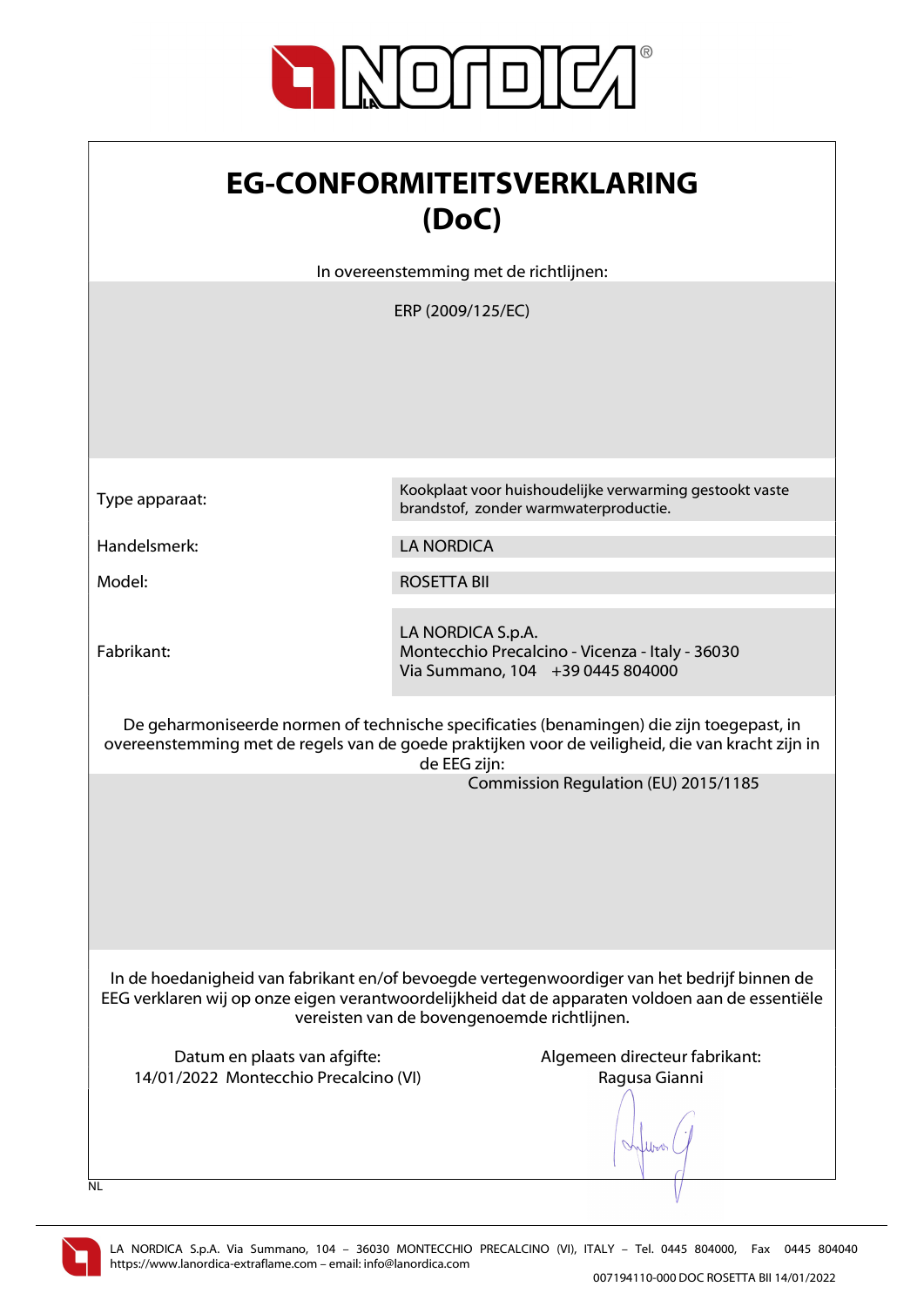

| <b>DEKLARACJA ZGODNOŚCI CE</b> |
|--------------------------------|
| (DoC)                          |

Zgodnie z Dyrektywami:

ERP (2009/125/EC)

Producent:

Rodzaj urządzenia: Kuchnia do ogrzewania gospodarstw domowych zasilane paliwem stałym, bez wytwarzania ciepłej wody.

Znak handlowy: LA NORDICA

Model: ROSETTA BII

LA NORDICA S.p.A. Montecchio Precalcino - Vicenza - Italy - 36030 Via Summano, 104 +39 0445 804000

Normy zharmonizowane lub dane techniczne (opisy), które zastosowano zgodnie z zasadami dobrej sztuki budowlanej w odniesieniu do przepisów bezpieczeństwa obowiązujących w UE to:

Commission Regulation (EU) 2015/1185

W osobie producenta i/lub autoryzowanego przedstawiciela spółki na obszarze UE, deklaruje się na własną odpowiedzialność, że urządzenia są zgodne z podstawowymi wymogami przewidzianymi we wskazanych Dyrektywach.

Data i miejsce wydania: Data i miejsce wydania: Dyrektor Zarządu: 14/01/2022 Montecchio Precalcino (VI) Ragusa Gianni

Work



 $\overline{PI}$